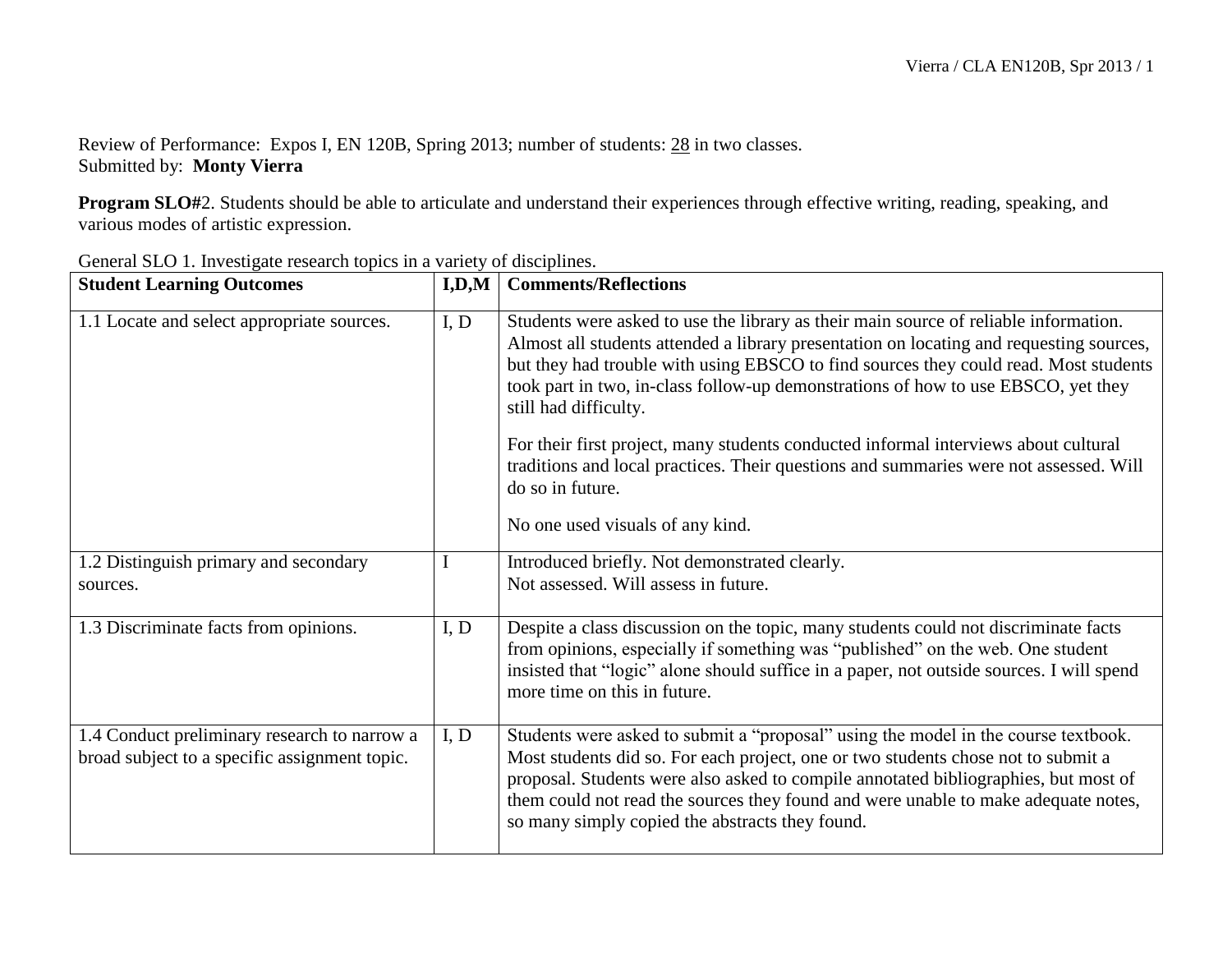| <b>Student Learning Outcomes</b>                                                                                | I, D, M | <b>Comments/Reflections</b>                                                                                                                                                                                                                                                                                                                                                                                                     |
|-----------------------------------------------------------------------------------------------------------------|---------|---------------------------------------------------------------------------------------------------------------------------------------------------------------------------------------------------------------------------------------------------------------------------------------------------------------------------------------------------------------------------------------------------------------------------------|
| 2.1 Demonstrate note-taking strategies to<br>compile information from a variety of<br>sources.                  | I, D    | This was assessed through in-class reading of articles, but most students could not see<br>the difference between major points and minor points in the articles.<br>In addition, on other tasks such as learning about library resources, only a few<br>students took systematic notes. Most took no notes unless directly instructed to do so.<br>In short, students did not have any strategy for taking even in-class notes. |
| 2.2 Prepare outlines and/or utilize similar<br>planning tools.                                                  | I       | Some students made mind-maps or general outlines. Some students made lists. These<br>were not sufficient.<br>These were not formally assessed. Will assess in future.                                                                                                                                                                                                                                                           |
| 2.3 Develop research thesis and/or hypothesis.                                                                  | L       | Students submitted the thesis as part of a project proposal.<br>The assessment was global, not specific.<br>I will assess this more closely in future.                                                                                                                                                                                                                                                                          |
| 2.4 Define plagiarism and take the steps<br>necessary to avoid it.                                              | I, D    | Most students understood how to avoid plagiarism, but several took the chance to<br>copy part or all of their papers. (It may be that other students they knew successfully<br>plagiarized and thus they felt emboldened to try.)                                                                                                                                                                                               |
| 2.5 Summarize source texts.                                                                                     | I, D    | Summarizing texts, either texts given them in class or ones they were working with as<br>part of their projects, proved exceedingly difficult for most students. They had trouble<br>finding the main points of what they were reading.                                                                                                                                                                                         |
| 2.6 Paraphrase source texts.                                                                                    | I, D    | Paraphrasing was equally difficult. Most students believed that if they put in the first<br>available synonym and switched a few words around that they had successfully<br>paraphrased.                                                                                                                                                                                                                                        |
| 2.7 Synthesize ideas gleaned from a variety of<br>sources, along with their own opinions, into<br>cogent prose. | I, D    | Most students could not do so. Many preferred stating their own opinions or quoting<br>websites with opinions they shared.                                                                                                                                                                                                                                                                                                      |

General SLO 2. Write research-supported papers in the humanities, natural sciences, and social sciences.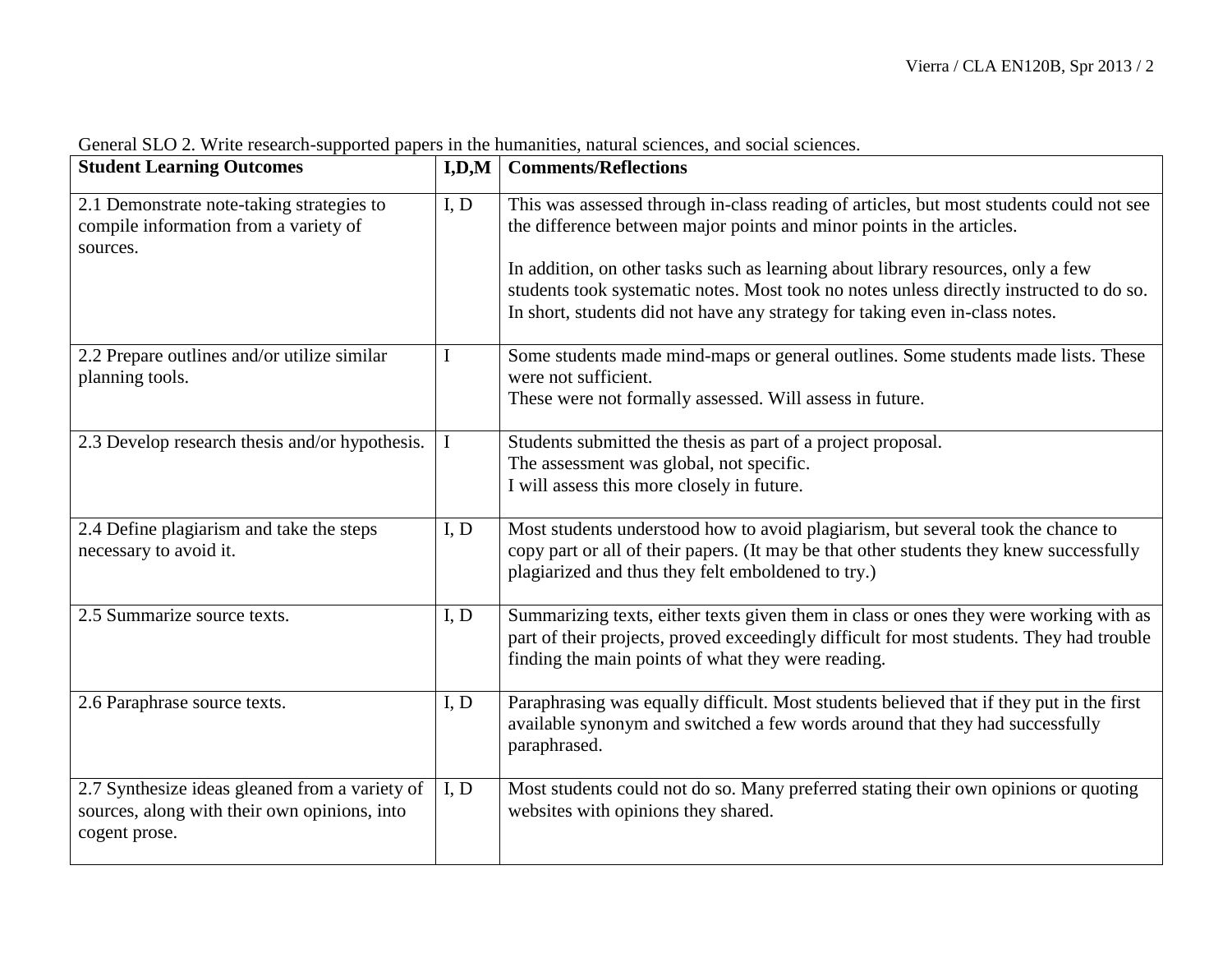| <b>Student Learning Outcomes</b>                                                                                                                                                                                                             | I, D, M | <b>Comments/Reflections</b>                                                                                                                                                                                                                                                                                                                                                                                                                                                                                                                   |
|----------------------------------------------------------------------------------------------------------------------------------------------------------------------------------------------------------------------------------------------|---------|-----------------------------------------------------------------------------------------------------------------------------------------------------------------------------------------------------------------------------------------------------------------------------------------------------------------------------------------------------------------------------------------------------------------------------------------------------------------------------------------------------------------------------------------------|
| 2.8 Format formal papers utilizing the MLA<br>style.                                                                                                                                                                                         | I, D    | Many students had difficulty in using MLA formats. Small group and one-to-one<br>talks sitting at a PC with MS Word worked with only about half of the students-<br>mainly those who passed.                                                                                                                                                                                                                                                                                                                                                  |
| 2.9 Utilize the MLA documentation style to<br>formally acknowledge sources. This will<br>consist of brief parenthetical citations within<br>the text that are keyed to an alphabetical list<br>of works that appear at the end of the paper. | I, D    | The majority of students had trouble grasping how to cite an article and how to make<br>a works cited page in MLA format. Repeated in-class exercises and working with<br>small groups and one-to-one at a PC did not resolve this issue. For example, many did<br>not understand what was meant by "alphabetical order by last name," and they<br>confused first and last names. Several students who figured out how to invert names<br>for the works cited page then used the same way—names inverted—to make citations<br>in their texts. |
|                                                                                                                                                                                                                                              |         | When asked to find citations in the model essay in the course textbook, only a few<br>students could do this on the first pass. When a student did find a citation, I asked<br>everyone to highlight it in their books. Only one or two students did so. It took two<br>more reviews at different times in the course—preceding each major paper—for the<br>majority of students to "see" the sources in the parentheses.                                                                                                                     |
| 2.10 Write samples of a wide variety of<br>rhetorical patterns.                                                                                                                                                                              | (I)     | I did not directly assess this. Students chose their own patterns. I will assess this<br>directly in future.                                                                                                                                                                                                                                                                                                                                                                                                                                  |
| 2.11 Revise as necessary to produce written<br>work predominately free from grammatical<br>and mechanical errors.                                                                                                                            | I, D    | When peer review sessions were scheduled, about a third of the students did not<br>attend class or they came 20 or 30 minutes late, after the peer review task was<br>complete.<br>Instead of a separate argument paper (3.1, below), I asked students to revise their<br>research papers based on extensive feedback & rubrics. Most students who passed<br>used this option, and instead learned more about how to revise papers.                                                                                                           |
| 2.12 Produce three substantive research<br>papers that demonstrate the skills identified in<br>outcomes 2.1-2.11                                                                                                                             | I, D    | Most of the papers were superficial, not substantive. The best papers used quotes<br>supported by occasional paraphrases. Only a few papers included any analysis.<br>(See comments in 2.11 above.)                                                                                                                                                                                                                                                                                                                                           |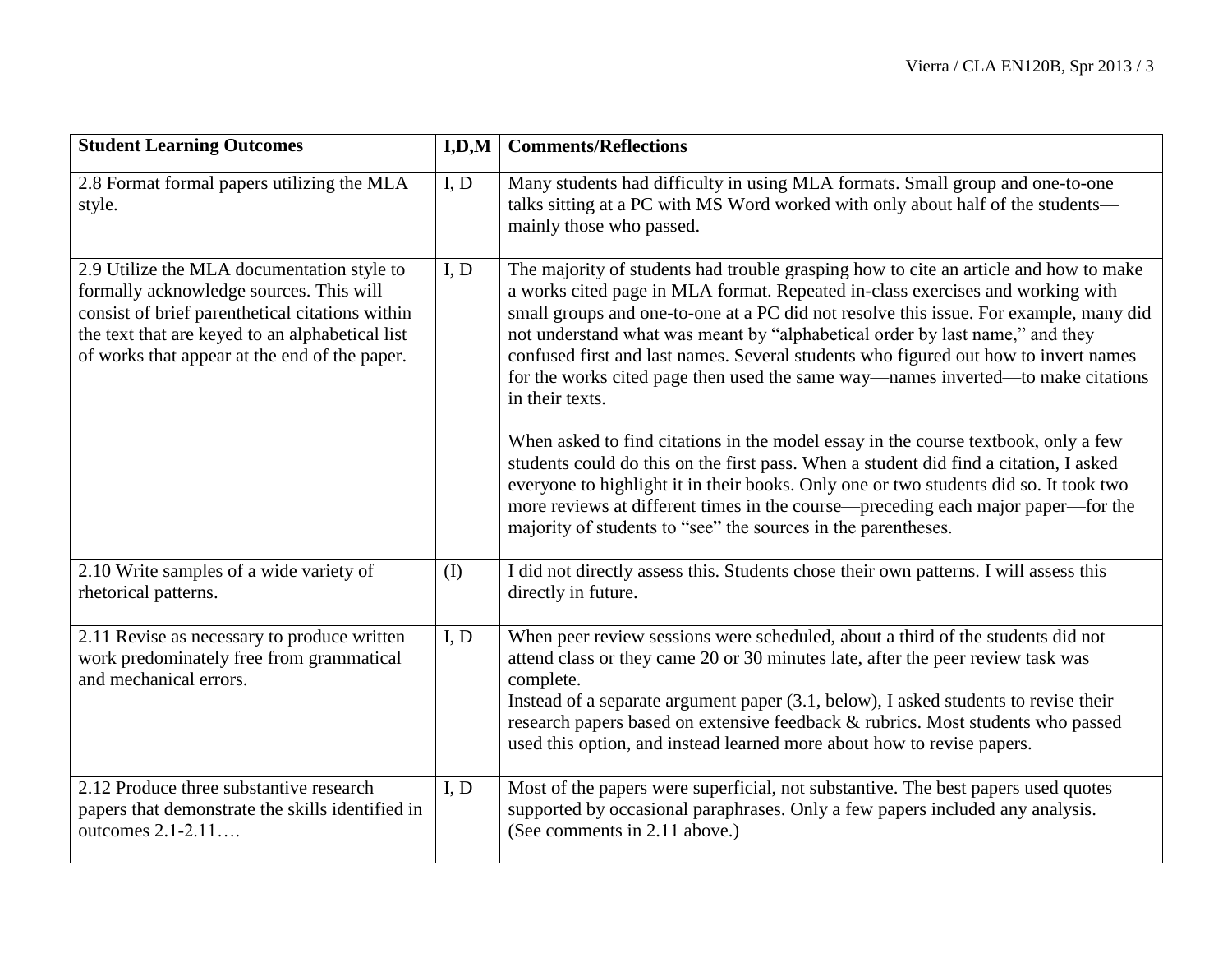| <b>Student Learning Outcomes</b>                                                                                            |     | <b>I,D,M</b>   Comments/Reflections                                                                                                                                                                                                                                                                                                                                                                                                                                                                                   |
|-----------------------------------------------------------------------------------------------------------------------------|-----|-----------------------------------------------------------------------------------------------------------------------------------------------------------------------------------------------------------------------------------------------------------------------------------------------------------------------------------------------------------------------------------------------------------------------------------------------------------------------------------------------------------------------|
| 3.1 Engage in concession and refutation of<br>specific ideas to develop a thoughtful<br>response to controversial material. | (I) | This task—dealing with concession and refutation—was not assessed. Students were<br>asked to consider different viewpoints in their research papers, but only a couple did.<br>Most ignored views that disagreed with theirs. However, students who passed did<br>present an "argument" about their topic in the form of a presentation to the class.                                                                                                                                                                 |
| [] Present their ideas in a brief talk to the<br>class.                                                                     | I,D | In lieu of a final exam, students were asked to give a five-minute talk about one of<br>their papers. A couple students used PowerPoint or small posters. Several students<br>took this opportunity to further revise their "favorite" paper.<br>This kind of public "outcome" of their written work suggests that some students will<br>work harder on a paper that they have to present to everyone; in other words, having a<br>larger audience may be a spur to students to make a better effort on their papers. |

General SLO 3. Establish and defend a position in an argumentative research paper.

## **Additional observations:**

A. Most students apparently had not taken 120A (Expos I) for some time. One student told me that he had Expos I *four years* ago. I did not ask students about their previous experience at the start of the class, but from now on, I will assess that on the first day. Perhaps as a result of the break in study, most students' basic skills were rusty. In fact, the research papers that most students did would have been acceptable as Expos I papers.

Recommendation 1.

(a) Require students to complete the 120A/B sequence within one year. C. Ross Perkins tells me he has proposed this.

(b) Require students to complete all 100-level courses in sequence, i.e., 100, 110, 120, etc., before progressing to any 200-level course in this division—as is required in Chinese and Japanese.

(c) Require students to have a dictionary and thesaurus for use in class.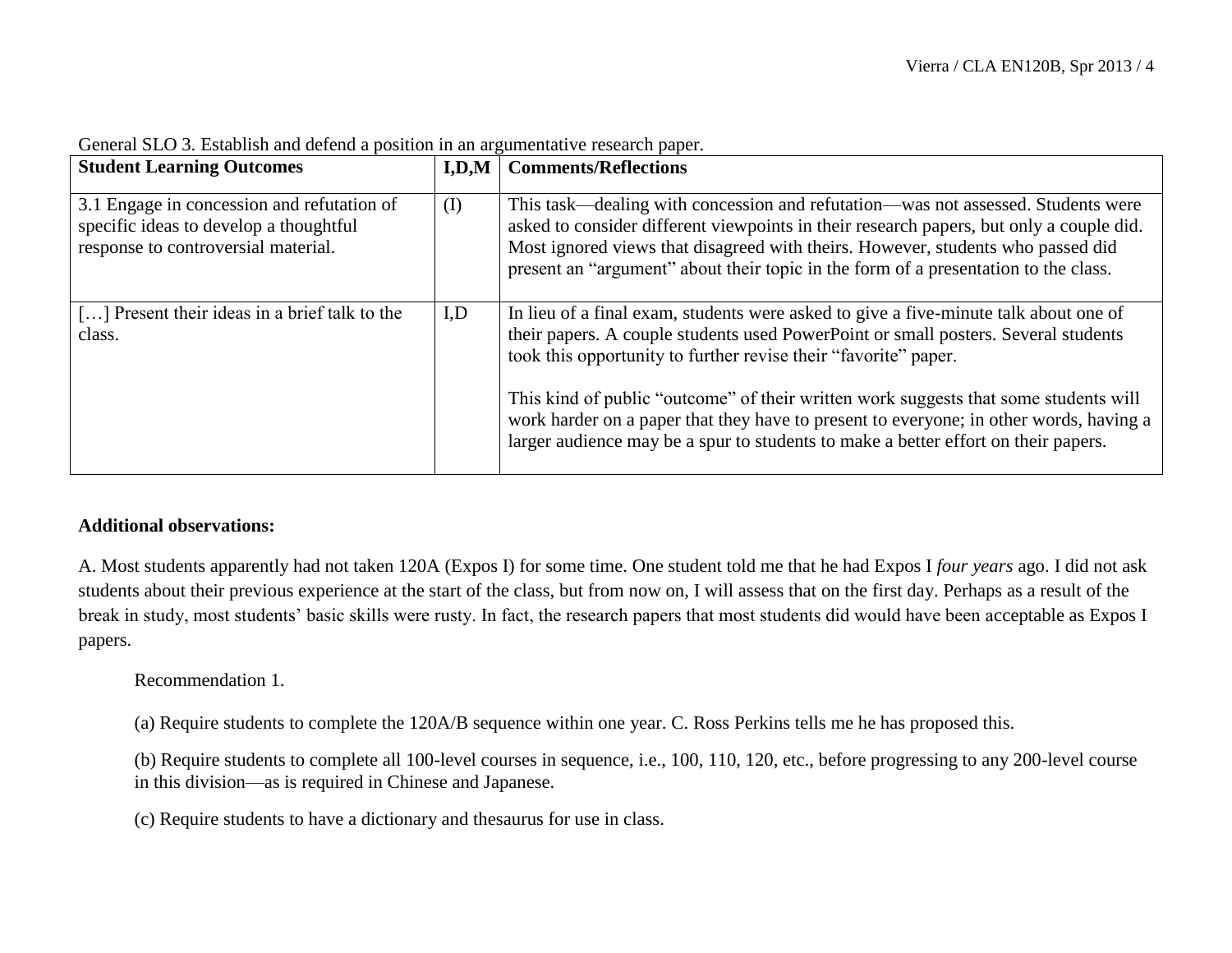B. For the first assignment (humanities), 7 of 28 did not turn in a completed project. For the second topic (natural science), 4 of 28—but not the same students—did not turn in a completed project; however, 2 students plagiarized all or part of their papers. For the third assignment (social sciences), similar results occurred. Part of the problem may have been that I allowed students to turn in papers after the due date (but with a 50% off penalty).

In future, I will tighten up the submission requirements and post warnings of poor performance earlier in the course.

C. Although students claimed to have an interest in a specific topic within each discipline, most relied on personal opinion ("as everyone knows") to support their topics. Most had not done any prior library research. They also had difficulty formulating thesis statements.

In future, I will address this at the start of each project.

D. One of the difficulties I encountered with students doing research had to do with the differences between the ways I as a teacher and they as students "see" our library website. For example, when I showed them how to narrow their search using a department laptop I brought to class, I did not realize—and no one told me until 12 weeks into the course—that they did not have the same program in the computer lab or apparently in the library.

Recommendation 2.

(a) Our division's computer lab, our division's writing center, and perhaps all other PCs should be upgraded to allow students to see what we see on the library website.

(b) All MS Word programs on campus should be equal to what the teachers have. Moreover, all MS Word programs should be set to include the "grammar & style" checker, instead of making it an option. In this way, students would have more opportunities to see their work the way their teachers see it.

The person in charge of the Lang/Lit Division computer lab, Dave, tells me that he knows how to make these changes, and an IT technician confirmed to me that Dave could easily make these changes during the school year. This would save everyone time in the end and be of service to students and teachers alike.\*

\* While working with this form, for instance, I tried repeatedly to make the settings "Times New Roman 12 pt," but the computer has some glitch whereby it is difficult or impossible to make new "default" settings stick.